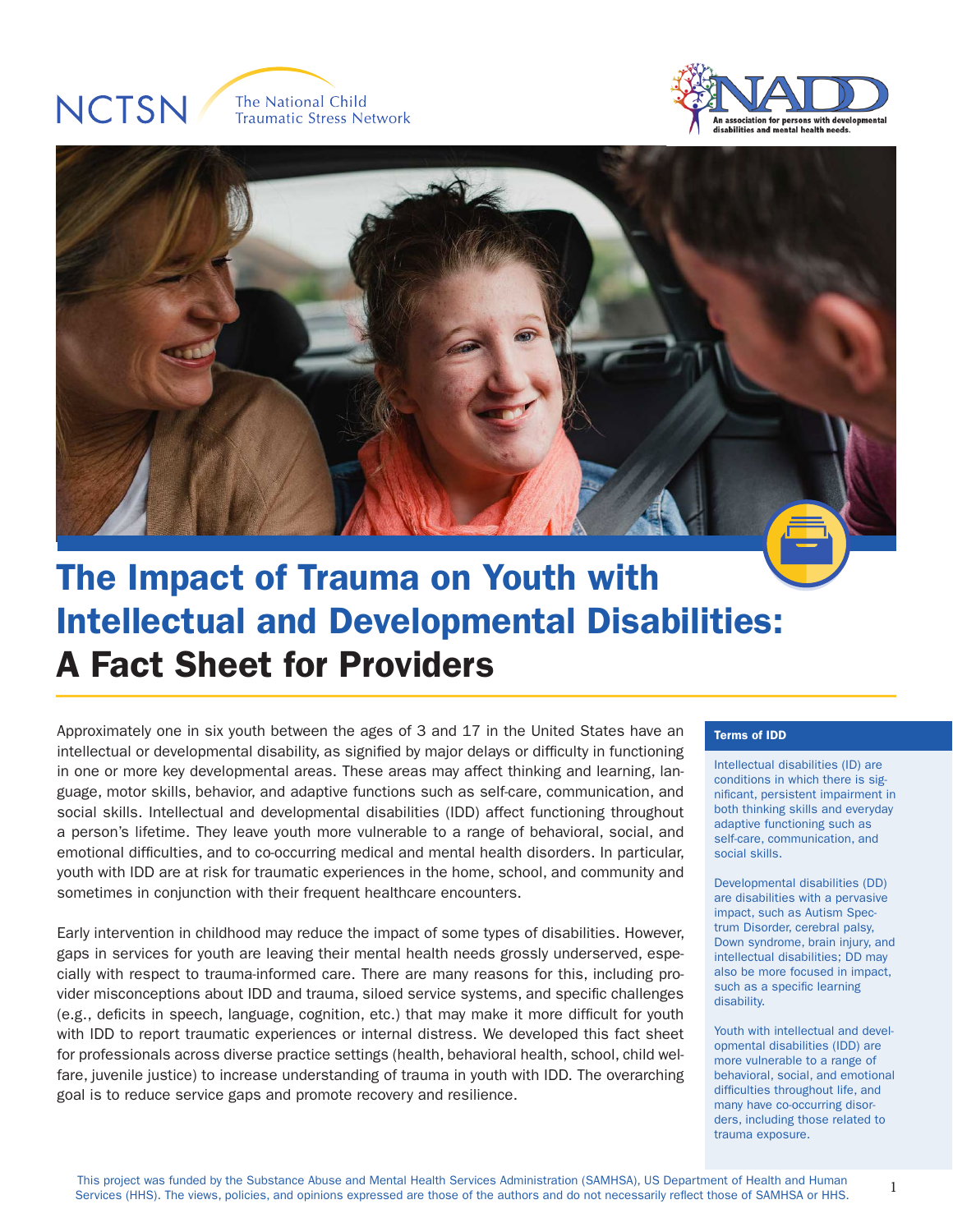### IDD and Trauma

Youth with IDD are at increased risk for various types of traumatic experiences. These experiences include physical and emotional neglect, physical and sexual abuse, as well as trauma secondary to restrains and seclusion, and other interventions used to contain a youth who is presenting with behavior that is a danger to themselves or others. Youth with IDD are also more likely to experience changes in educational placements and school settings, out-of-home placements (at times accompanied by parental loss) and changes in residential placements if placed outside of the home. As a result, they are more likely to experience disruptions in social supports. They are also at heightened risk for teasing, bullying, rejection, and exploitation by peers and social media. This risk is further compounded for individuals vulnerable to discrimination due to their race, ethnicity, language, and socioeconomic status. Youth with more severe IDD are likely to experience a higher number of health-related procedures, as they often have chronic or comorbid conditions that necessitate surgeries, other invasive procedures, and frequent healthcare appointments. Such disruptions may put youth with IDD at risk for medical trauma. Nonetheless, trauma exposure and symptomatology are believed to be underreported for several reasons. As noted, some youth may be unable to communicate their experiences or distress to caregivers and professionals, who may themselves have limited understanding of trauma and trauma-related symptoms, and may attribute trauma-related behavior to the developmental condition alone. Such misattribution may delay or prevent needed services and contribute to or compound a youth's functional difficulties.



# **2**

**1**

## IDD, Communication, and Trauma-Related Behavior

Behavior is a form of communication for all youth. Youth with IDD may have difficulty with cognitive processing, reasoning, problem solving, and coping skills, as well as language and communication challenges, will often communicate their needs through their behavior. The more severe the IDD, the more likely they are to use behavioral indicators versus verbal expressions in the home, at school, in the medical examining room, or in the therapy office. Providers should be alert to behavioral indicators such as developmental regression, social withdrawal or isolation, reduced self-care, increase in disorganized and dysregulated behavior, aggression, and self-injury.

#### *Crisis stabilization and management*

For some youth with IDD, the first sign that a trauma has occurred may be a significant regression in skills or escalation of behavior difficulties. Youth experiencing these changes will often need stabilization interventions before more conventional trauma treatment can take place. However, it is critical that such interventions be trauma-informed as well, and implemented by trauma-informed providers.



Mental health services and IDD-focused services have traditionally been provided through separate and parallel systems of care – a siloed approach, rather than collaborative service delivery involving shared recognition, accountability, and decision-making. The lack of intersystem planning and coordination has resulted in obstacles to mental health and traumainformed care, within both the mental health and IDD sectors.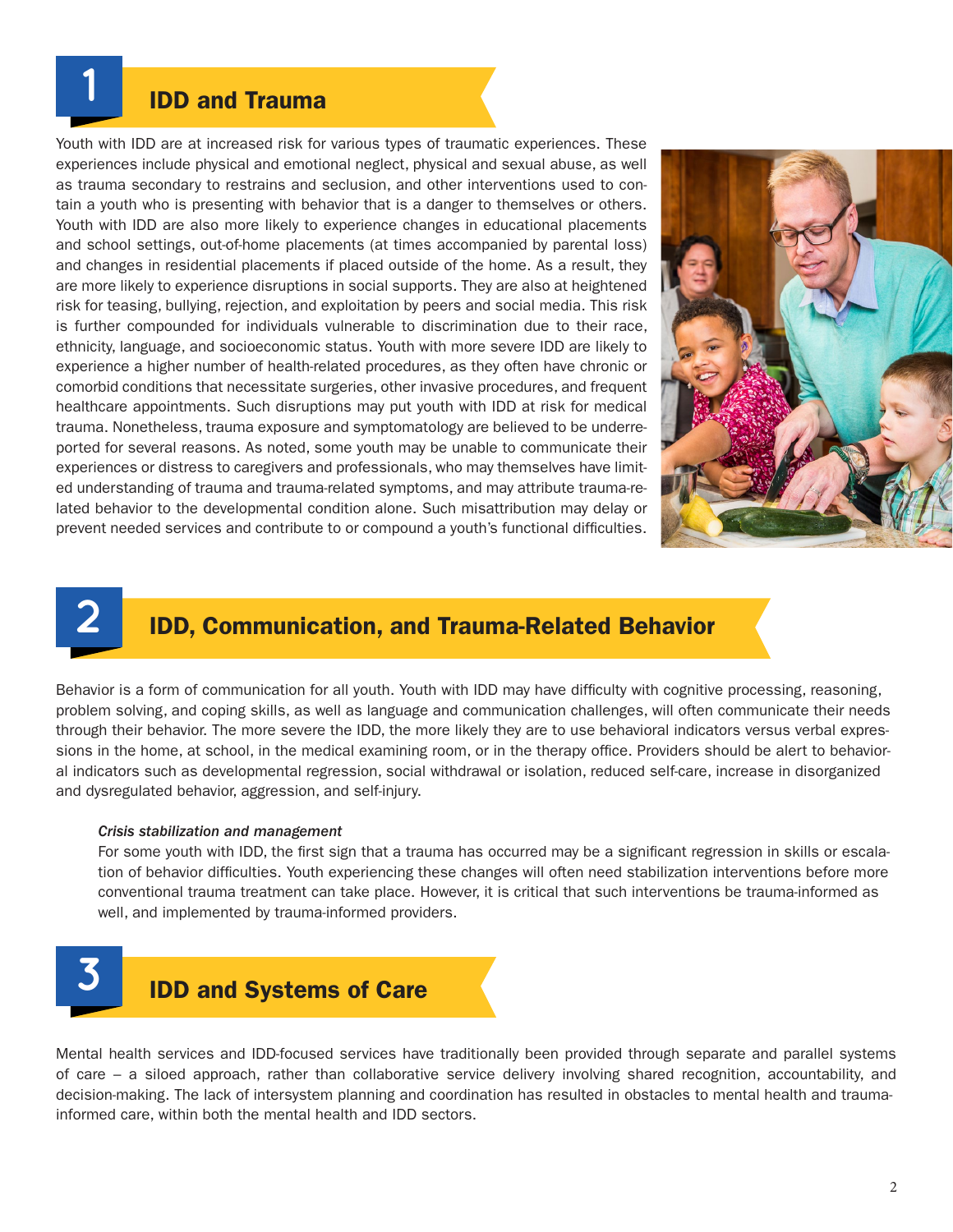- In the mental health system, there may be reluctance to treat youth with IDD such as Intellectual Disability or Autism Spectrum Disorder; this likely stems from both the providers' lack of knowledge that youth with IDD can benefit from trauma treatment, and the providers' lack of expertise in implementing the appropriate care.
- In the IDD field, the tendency is to rely on behavior management instead of approaches that would better help youth process and recover from traumatic experiences.
- In the trauma field, providers often lack familiarity or experience working with youth with IDD.

Overcoming these obstacles within each sector requires greater understanding of the trauma-related needs of youth with IDD. Across sectors, there is equally pressing need for improved communication, collaboration, and sharing of resources by providers and systems.



**5**

## **Screening and Assessment**

The screening and assessment of trauma exposure is an essential component of a comprehensive mental health evaluation and plan for all youth with IDD. Providers should seek consultation when needed for interpreting prior cognitive or neuropsychological assessments in order to understand each youth's developmental status, cognitive readiness, communication level, and need for assistive communication. Due to intellectual, language, or communication deficits, assessment of trauma in youth with IDD is rarely considered in assessment or clinical care. Moreover, when trauma is considered, providers tend to rely on caregiver reports to the exclusion of the youth's input. There is a pressing need to incorporate trauma event and symptom checklists into screening and assessment protocols. Health care providers should strive to begin by just "asking the question." It is also important to include reports from multiple informants when possible, including the youth with IDD if possible, and, to the extent they are available, to use trauma measures that are adapted to self-report by youth with IDD.

#### The Trauma-Informed Agency

The Substance Abuse and Mental Health Services Administration (SAMHSA) has defined trauma-informed programs, organizations, and systems as those that:

Recognize the signs and symptoms of trauma in youth, families, staff, and others involved

Realize the widespread impact of trauma and understand potential paths for recovery

Respond by fully integrating knowledge about trauma into policies, procedures, and practices

Seek to actively resist re-traumatization



## Diagnostic Considerations

The differential diagnosis of trauma-related disorders in youth with IDD has been problematic because many trauma-related symptoms can mirror behavior seen with IDD. Diagnostic "overshadowing" refers to the process of over-attributing an individual's symptoms to a particular condition (in this case, IDD), resulting in key co-morbid conditions being undiagnosed and untreated. Due to this overshadowing, professionals fail to look beyond a youth's disability and overlook additional factors such as exposure to trauma. To overcome these biases, providers are encouraged to look carefully at behavior changes in particular, and should verify the changes with caregivers across multiple settings. If there is documented behavior change, providers should look at events surrounding the change and consider trauma as a possible contributing factor, particularly if evidence supports this view.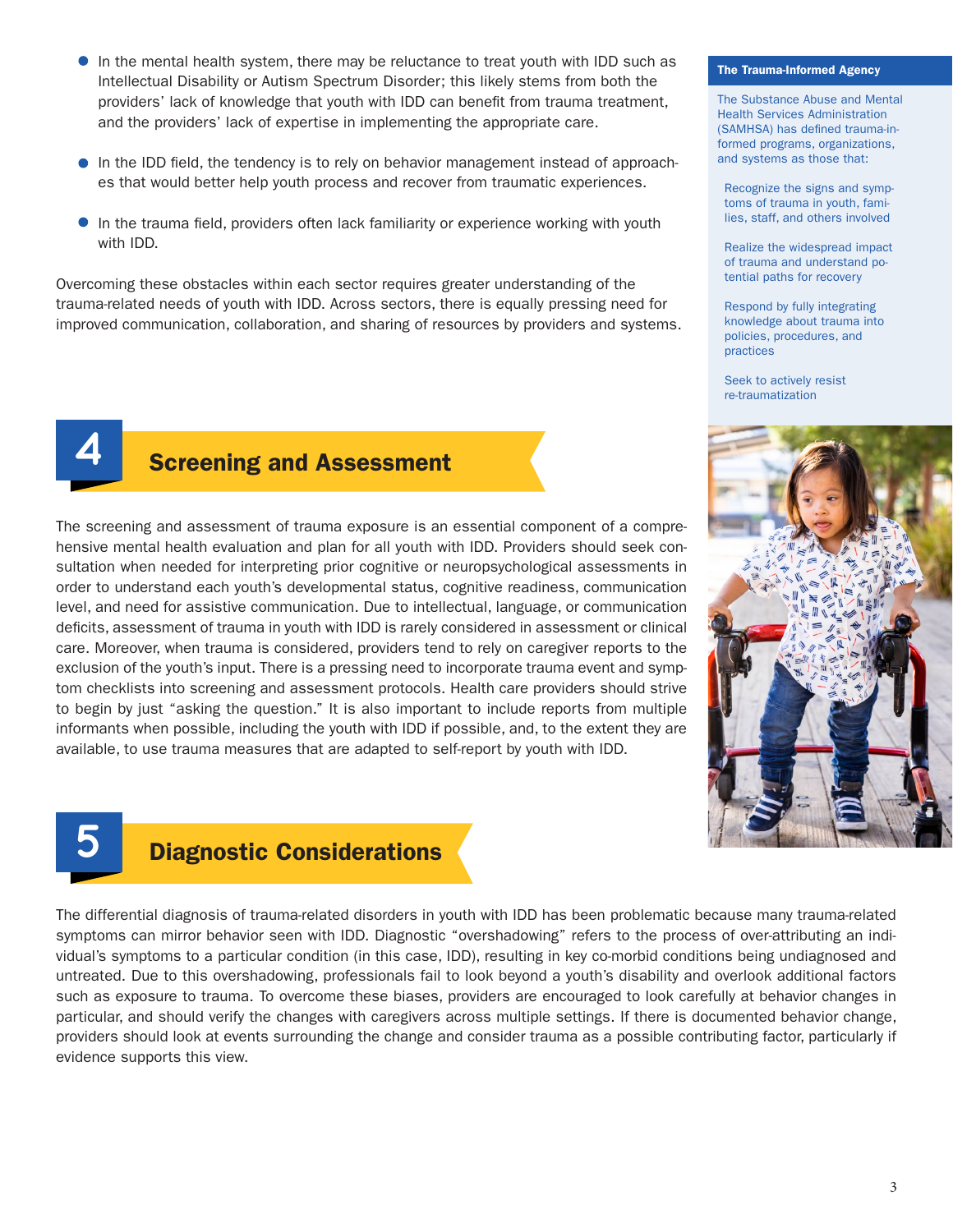Standard trauma-informed mental health treatments can be effective for most youth with IDD and trauma exposure (although more research is needed for those with severe difficulties). A growing number of providers with experience delivering evidence-based trauma interventions are already treating youth with IDD by making flexible adaptations with fidelity to the original trauma protocol. The degree of support that clinicians may need depends on their understanding of IDD issues and trauma care, as well as their comfort and confidence in tailoring treatment to this population. Some adjustments reported as helpful focus on:

- **Session length and frequency (shorter sessions, more frequent sessions);** length of treatment (more sessions), and slower pacing of content.
- **Parent or caregiver involvement including increased time in youth sessions;** increased time in parent/caregiver sessions; family sessions that include the youth, siblings, and parents; and between-session communications.
- **•** Treatment content such as repetition and rehearsal of skills; use of sensory aids, use of individualized teaching materials; alternative modes of expression such as art; and measuring change in smaller and more gradual increments.
- Treatment structure including increased structure; more session (movement) breaks; use of enhanced engagement strategies (e.g., play rewards); more time on non-trauma-related issues; concrete presentations; plain language; simplified and reduced reliance on cognitive strategies as well as checks for understanding.



#### "We Needed Help as Much as Our Daughter Did"

Parenting a youth with IDD can be extraordinarily stressful. Against a background of day-to-day stressors, caregivers cope with social burdens such as stigma associated with IDD and mental health; emotional strain from worry about the future; excessive demands on the family unit and family members; strain on the marriage; and financial pressure. With the added element of traumatic stress, families will need support for increasing the youth's sense of safety, assuring family stability, and maintaining the health and well-being of each family member.

Caregivers and families need to be validated on their unique struggles, and to understand how essential they are to the youth's effective assessment and treatment. This is the case for all youth with traumatic stress but particularly for those with IDD. Providers rely heavily on parent or caregiver reports of the youth's experiences and functional changes. In support of caregivers, providers should offer them education on how they can help with the recovery process of their youth, themselves, and the family. Further, providers may need to educate families about the behavioral and emotional changes associated with trauma exposure, and connect them with sources for individual support or mental health care.



## Resilience and Recovery

The recovery process is unique for each individual with IDD and trauma. The process is best reinforced by validation of the trauma, support of the youth and family, and reliance on youths' and families' existing strengths. Using a trauma-informed approach by trying to determine "what happened" to the youth instead of "what's wrong" with the youth is a helpful first step. Parents, teachers, and clinicians may need to work extra hard in building or rebuilding a trusting relationship; moreover, clinicians should advocate for the individual to have more time with caregivers who have established trusting relationships. Exploring special talents, interests, or activities of the youth or family, and ensuring increased time in these activities, may help to lessen the impact of trauma and hasten the recovery process. An emphasis on youth and family routines and rituals is another step toward validation and normalization. Helping the youth and family to gain meaning out of their shared experience and recovery is critical for the youth and family to heal.